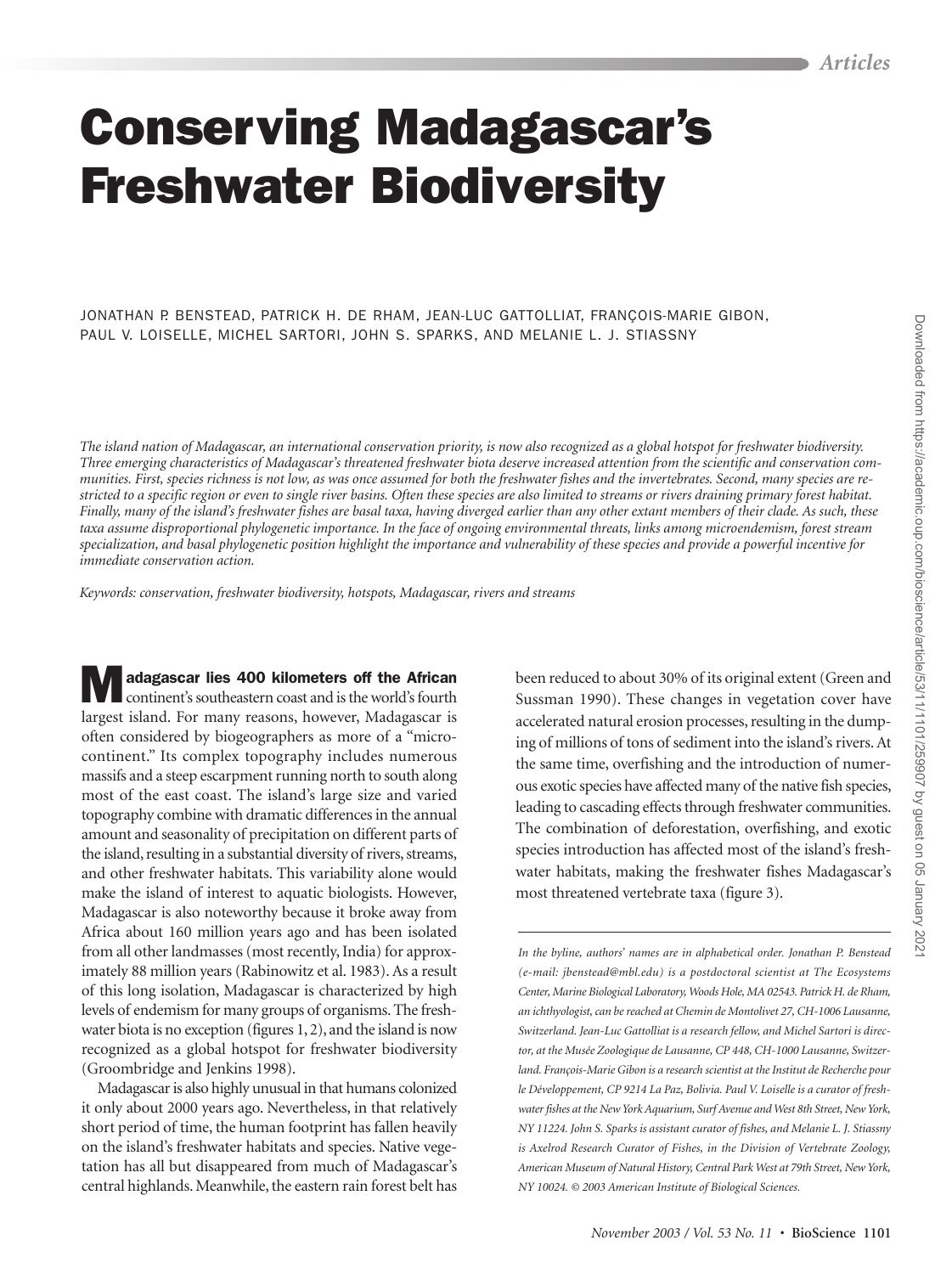

*Figure 1. Madagascar's eastern rivers and streams are home to six species of crayfish in the endemic genus*  **Astacoides** *(Parastacidae). This* **Astacoides granulimanus** *is from a stream in Ranomafana National Park. Photograph: Jonathan P. Benstead.*



*Figure 2. The web-footed tenrec,* **Limnogale mergulus** *(Afrotheria: Tenrecidae). This endemic small (80-gram) mammal is the only semiaquatic member of the remarkable Malagasy tenrec radiation. It is known from only a handful of streams and rivers in eastern Madagascar. Photograph: Kevin H. Barnes.*

In this article, we review some of the striking properties of Madagascar's freshwater biodiversity. We concentrate on three topics recently revealed by scientists to be of direct relevance to freshwater conservation. These are the recent and dramatic increases in the number of species known from Madagascar's rivers, the single-basin endemism or microendemism seen in many groups (often combined with restriction to native forest biomes), and the prevalence of phylogenetically basal species (i.e., those forming the earliest diverging group in their clade) in the island's freshwater biota. We use examples from the fishes and two dominant orders of aquatic insects (the Ephemeroptera, or mayflies, and the Trichoptera, or caddisflies) because these are the best understood taxa.We then summarize the challenges associated with the current and future maintenance of the island's freshwater biodiversity and make suggestions for research and conservation activity.

## Recent advances in knowledge

Scientific study of Madagascar's aquatic insects is still in its infancy. For example, research on Malagasy mayflies (Ephemeroptera) began in earnest only recently. In 1990 the Biodiversity and Biotypology of Malagasy Freshwaters (BBMF) program, jointly run by the Office de la Recherche Scientifique et Technique Outre-Mer in France and the Centre National de Recherches sur l'Environnement in Madagascar, began to survey the island's freshwater macroinvertebrates, including its mayflies. Stream sampling, rearing of larvae, and light trapping were performed at 1000 sampling sites in over 650 locations, encompassing most of the biologically important regions of Madagascar.

The increase in scientists' knowledge of this insect order has been spectacular (figure 4a). From the 15 valid mayfly species known in the early 1990s, the list in early 2002 had increased

to 100 species and 41 genera, of which more than 60 new species and 8 new genera have been described from material collected by the BBMF program. We estimate that the true number is at least 200 species (Elouard and Gibon 2001). All the species except one, and about half of the genera, are endemic to the island (Sartori et al. 2000). Genera such as *Proboscidoplocia* (figure 5) and *Prosopistoma* (figure 6), which were previously considered to be monotypic, are now known from several distinct species. The most striking increase has been in species of Baetidae. From four species known from Madagascar in 1995, the number now recorded from the island exceeds 50 (i.e., roughly half of the described Malagasy mayfly species and genera; Gattolliat 2002). Other families, such as Caenidae and Tricorythidae, which were not even known from the island 10 years ago, have been shown to be highly diverse. Study of the Leptophle-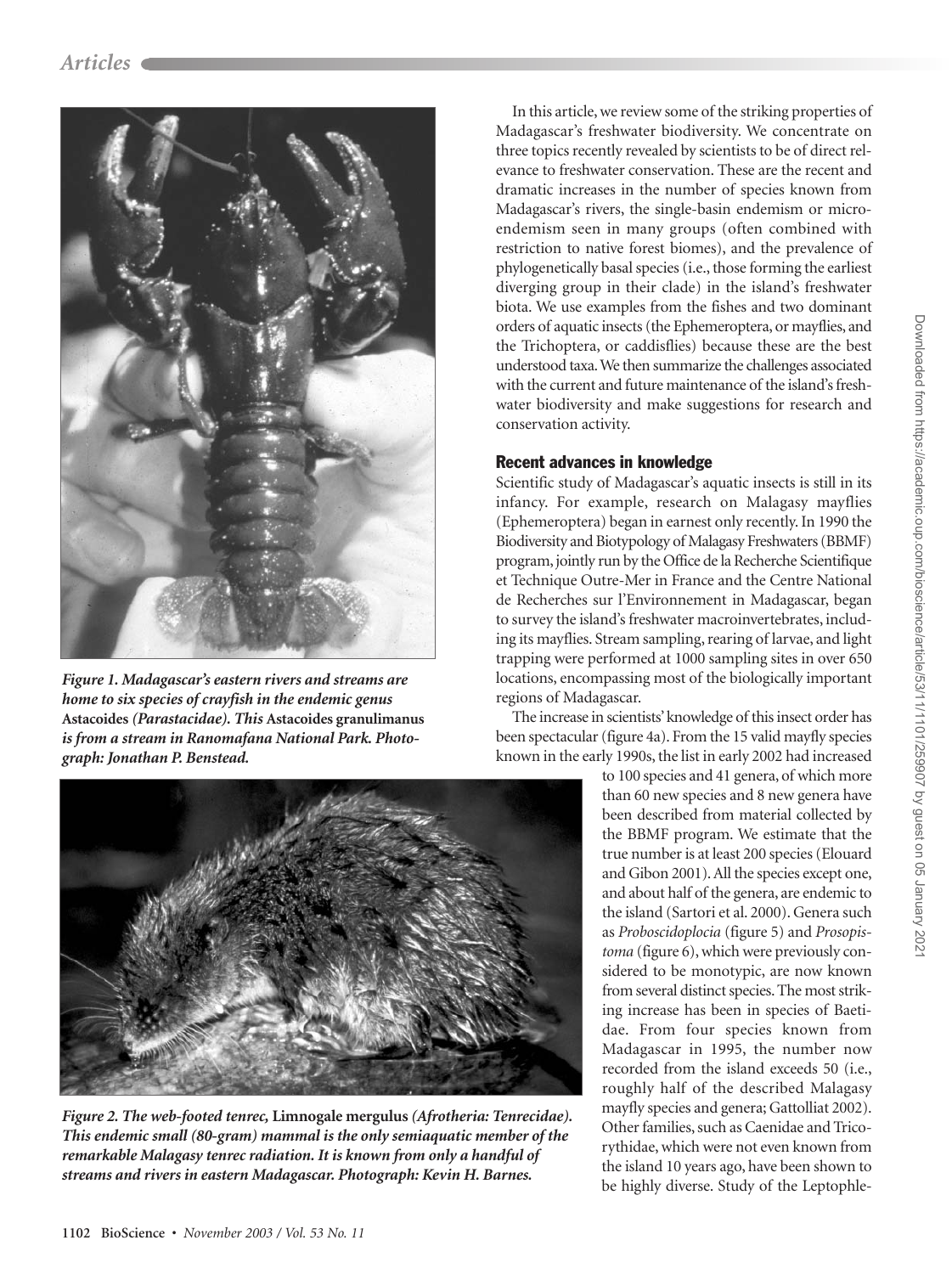

*Figure 3. Conservation status of the Malagasy freshwater fish fauna. Level of threat is based on the opinion of a 2001 international panel of researchers, using criteria established by the International Union for Conservation of Nature and Natural Resources.*

biidae, probably the most important and diverse mayfly family in Madagascar, has barely begun. A rough approximation of its diversity suggests that this family includes about 15 genera and almost 100 species that are new to science (see Bass [2003] for advances in knowledge of Caribbean freshwater biodiversity).

Until recently, the Trichoptera (caddisflies) were also poorly known. Only 52 described species of caddisflies had been catalogued in Madagascar up to 1994. Research by the BBMF program has since revealed Madagascar's rich Trichoptera fauna. The national inventory has brought the minimum number of species to more than 500 (not including the Hydroptilidae, or microcaddisflies), with a level of endemism between 98% and 100% (Elouard and Gibon 2001). Including undescribed taxa, more than 30% of all Afrotropical Trichoptera are now known to be endemic to Madagascar.

Recent increases in known species richness are not restricted to aquatic insects. Over the past decade, a remarkable increase in the number of native and endemic freshwater fishes of Madagascar has also been documented (figures 4b, 7; Sparks and Stiassny 2003). These findings contrast with the traditional notion, which has persisted for decades, of a depauperate Malagasy fish fauna (Kiener 1963, Kiener and Richard-Vindard 1972). In fact, the species richness of Madagascar's fishes is now known to be similar to that of other landmasses of continental origin, according to worldwide comparisons based on area and number of native fish species (Sparks and Stiassny 2003).

We now recognize 143 native freshwater fishes, belonging to 21 families and 54 genera, of which more than 65% are endemic to Madagascar (Sparks and Stiassny 2003). This represents a striking increase of 60% to



*Figure 4. Recent increases in the number of (a) mayfly taxa (solid squares are species; open triangles are genera) and (b) endemic fish species known from Madagascar.*

90% over the total number of endemic species recorded in the two most recent faunal inventory studies (de Rham 1996, Benstead et al. 2000) before the summary work of Sparks and Stiassny (2003). Whereas endemism is high at the species level, it is notably low at higher taxonomic levels; only two endemic families (9.5%) and 13 endemic genera (24.5%) are recorded from Madagascar. Recent surveys have also



*Figure 5. Madagascar's mayfly fauna includes some of the largest species in the world. This is a* **Proboscidoplocia** *(Polymitarcyidae) nymph collected from Ranomafana National Park, eastern Madagascar. Photograph: Bud Freeman.*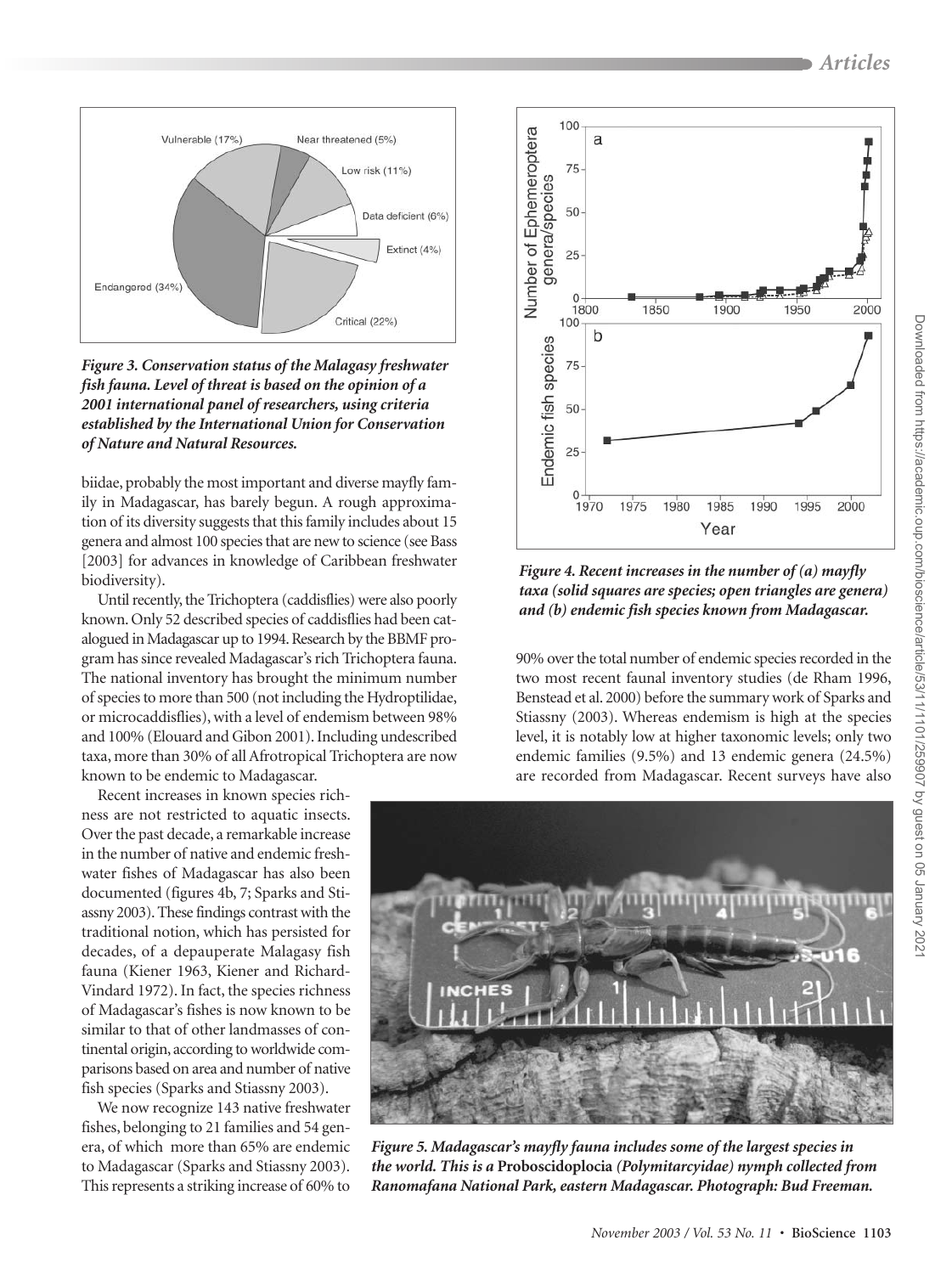

*Figure 6. The mayfly family Prosopistomatidae was discovered in 1833 in Madagascar, but at the time, its atypical nymphs were thought to belong in the Crustacea. This* **Prosopistoma** *nymph was collected in a forest stream in Ranomafana National Park, eastern Madagascar. The nymph is 6 millimeters in length. Micrograph: Jonathan P. Benstead.*

uncovered a second major region of Malagasy freshwater fish diversity. In addition to the upper and lower eastern basins, the freshwater systems of northwestern Madagascar are now recognized as hotspots of Malagasy fish diversity, with 71 native species recorded from this region.

## Microendemism and the importance of the forest biome

Two clear patterns have emerged from recent studies of Madagascar's caddisflies (Trichoptera). The first is the restriction of certain groups to eastern rain forest stream habitats. Streams draining the primary humid forest are the exclusive habitat of several families, subfamilies, and genera of caddisflies. Moreover, many of the genera that colonize both the eastern rain forest and other environments have species that are restricted to forest streams (Gibon and Andriambelo 1999). The second pattern to emerge is a relationship between specialization to forest stream habitats and microendemism. Most of the species found outside the eastern rain forest are distributed throughout the island or have a wide latitudinal range. In contrast, forest species show a strong and general tendency toward microendemism. This trend is the driving force behind the exceptional species richness of the Malagasy caddisflies. A remarkable example is provided by the genus *Paulianodes.* Each point in its distribution represents a forest where one, or exceptionally two, species have been collected. But none of the 14 recently discovered species is found in two distinct forest zones. Even though the distributions of most species are not so restricted, this type of distribution pattern is the rule for most forest caddisfly species.



*Figure 7. Some examples of Madagascar's endemic fishes: (a) Pachypanchax sakaramyi, (b)* **Pachypanchax** *sp. nov., (c)* **Pachypanchax** *sp. nov., (d)* **Rheocles vatosoa,** *(e)* **Bedotia marojejy,** *(f)* **Bedotia** *sp. nov., (g)* **Ptychochromis oligacanthus,** *(h)* **Paretroplus menarambo,** *and (i)* **Oxylapia polli.**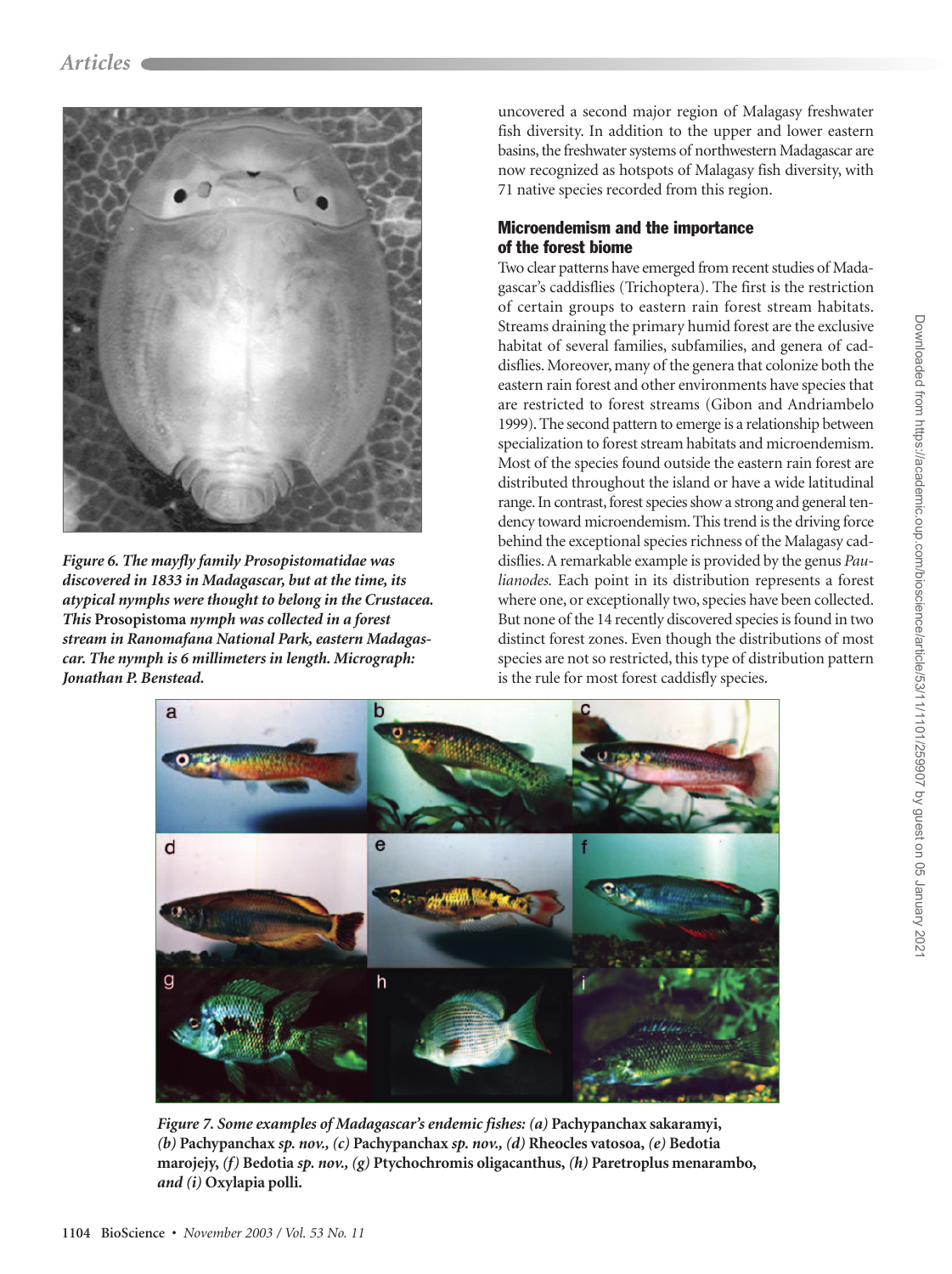The streams of Madagascar's eastern domain also contain the highest species diversity of mayflies. For most species in the largest families, such as the Leptophlebiidae and Baetidae, it is difficult to separate factors related to presence of primary forest from those related to hydrology. For smaller families such as the Polymitarcyidae and Palingeniidae, however, the situation seems much clearer. Each genus has one or two widespread, savanna-dwelling species, while the other species are limited to primary forest areas (Elouard and Gibon 2001). The mayfly genus *Manohyphella* (Teloganodidae; see figure 8) is probably one of the least common in Madagascar. It appears to be extremely sensitive to environmental changes caused by deforestation (McCafferty and Benstead 2002). The larvae live exclusively in strong current in cold, well-oxygenated montane streams.*Manohyphella'*s distribution and ecological requirements are probably similar to those of Madagascar's stoneflies (Plecoptera).

The mayfly families Caenidae and Tricorythidae are also composed of both widespread and narrowly distributed genera. In both cases, the species with limited distributions *(Madecocercus* and *Madecassorythus)* are considered more primitive and are restricted to forest areas, while the widespread and more recent genera *(Caenis* and *Tricorythus)* have a wider distribution in savannas and other degraded areas. This relationship between primitive species and forest specialization is also seen in the caddisflies.

Microendemism in mayflies is observed mainly at the species level. Among the roughly 100 mayfly species described from Madagascar to date, one-fifth appear to be restricted to a river, basin, or small group of basins; these areas of microendemism are all in the eastern rain forest region. The remainder have wide distributions, which generally include the eastern domain and part of the central highlands (Elouard and Gibon 2001). The streams and rivers of the drier western slope harbor very low mayfly species diversity, and the few species present are widespread.

On the basis of limited collecting efforts, early fish researchers assumed extensive distributions for many of the island's freshwater fishes (Sauvage 1891, Pellegrin 1933, Kiener and Maugé 1966, Kiener and Richard-Vindard 1972). Fieldwork undertaken since 1988, however, has revealed a very different pattern of fish distribution (Stiassny 1990, de Rham 1996, Sparks and Reinthal 2001, Sparks 2002, Sparks and Stiassny 2003). Distributional data for the four major groups of Malagasy freshwater fishes indicate that the rivers of the eastern and western slopes of the island support very different species assemblages (table 1). The same data reveal that singlebasin endemism characterizes a significant number of Madagascar's endemic cichlids and the overwhelming majority of the endemic bedotiids (rainbowfishes) (figure 9). Finally, distributional data indicate that the number of endemic freshwater fish species present at any given locality is likely to be very low (figure 10).

Most of the fish taxa wholly or largely restricted to the eastern slope, such as *Bedotia, Rheocles, Pantanodon,*



*Figure 8. The mayfly* **Manohyphella animosa** *(Teloganodidae) was recently described from material collected in Ranomafana National Park, eastern Madagascar. This species is abundant only in undisturbed rain forest streams of the region. Reproduced from McCafferty and Benstead (2002).*

|                     | Number of<br>species found on | <b>Number of species</b><br>restricted to one slope |                      |
|---------------------|-------------------------------|-----------------------------------------------------|----------------------|
| <b>Family</b>       | both slopes                   | Eastern slope                                       | <b>Western slope</b> |
| Clupeidae           | $\Omega$                      | $\mathbf{1}$                                        | 2                    |
| Ariidae             | $\mathbf{1}$                  | $\Omega$                                            | 3                    |
| Anchariidae         | $\Omega$                      | $\overline{2}$                                      | $\mathbf{1}$         |
| Aplocheilidae       | $\Omega$                      | $\overline{2}$                                      | 5                    |
| Aplocheilichthyidae | $\Omega$                      | $\overline{2}$                                      | $\Omega$             |
| Atherinidae         | $\Omega$                      | $\mathbf{1}$                                        | 1                    |
| Bedotiidae          | 1                             | 23                                                  | $\mathbf{1}$         |
| Mugilidae           | $\mathbf{1}$                  | $\Omega$                                            | $\Omega$             |
| Teraponidae         | $\Omega$                      | $\mathbf{1}$                                        | $\Omega$             |
| Ambassidae          | $\Omega$                      | $\mathbf{1}$                                        | $\Omega$             |
| Cichlidae           | $\mathbf{1}$                  | 11                                                  | 22                   |
| Eleotridae          | 3                             | $\overline{2}$                                      | $\overline{2}$       |
| Gobiidae            | 4                             | $\mathbf{1}$                                        | 2                    |
| Trichinotidae       | 0                             | 1                                                   | O                    |
|                     |                               |                                                     |                      |

*Table 1. Distribution of endemic Malagasy freshwater fishes on eastern and western slopes.*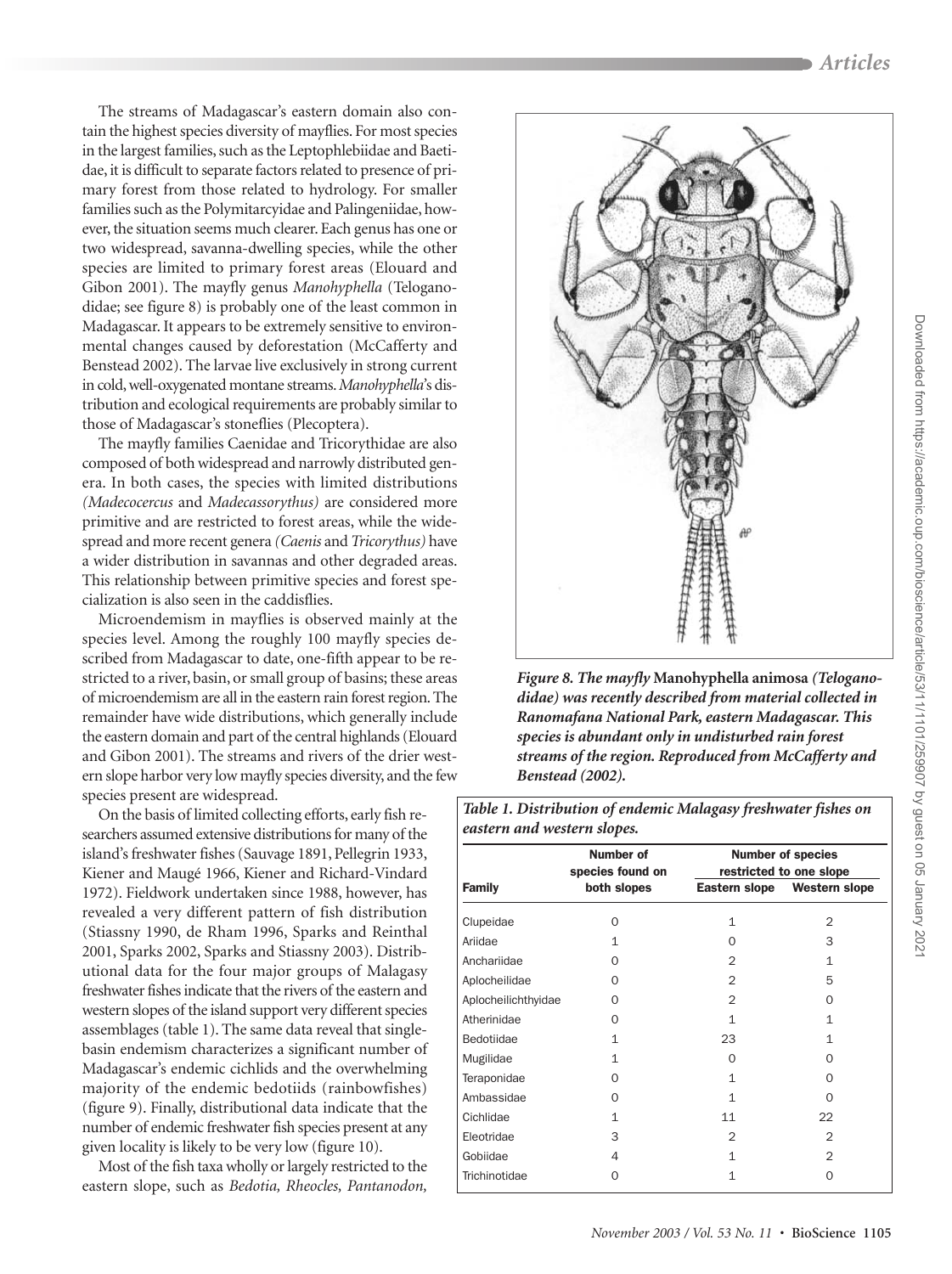

*Figure 9. Distribution patterns of four major groups of Malagasy freshwater fishes with respect to the number of drainage basins within native range.*

and *Ambassis fontoynonti,* can be legitimately characterized as forest stream fishes. However, those restricted to the island's western slope—notably some ariid catfishes; some representatives of the cichlid genera *Paretroplus, Ptychochromis,* and *Ptychochromoides;* and the majority of the island's endemic eleotrids and gobies—are instead characteristic inhabitants of the main channel of large rivers, lakes, or coastal lagoons.

#### The importance of phylogenetically basal species

A phylogenetic perspective (i.e., one that considers how species are related to each other) has become increasingly important in the consideration of Madagascar's freshwater biodiversity and conservation status. As discussed above, recent estimates have elevated the number of freshwater fish species recorded from Madagascar to a figure that is completely in line with area-based expectations. However, at higher taxonomic levels, the fish fauna remains puzzling. Missing in both the fossil and the contemporary record are representatives of many major groups of freshwater fish that, based on their presence on other Gondwanan fragments, might reasonably be expected also to occur on Madagascar (Stiassny and Raminosoa 1994). These include the knifefishes (Notopteridae), bagrid catfishes (Bagridae), air-breathing catfishes (Clariidae), snakeheads (Channidae), and climbing perches (Anabantidae), among others.

To account for such a striking series of absences, one is forced to conclude either that these groups were never present on the island or that there has been a series of major extinctions (for which there is no current evidence). The lack of fossil evidence of these modern groups and the predominance of archaic groups among the island's late

Cretaceous fossil fauna have led some paleontologists to hypothesize that the island's extant fishes are descended from post-breakup (Mesozoic), intercontinental colonizers and not from freshwater taxa isolated on Madagascar by the fragmentation of Gondwana (Lundberg 1993, Krause et al. 1997, Gottfried and Krause 1998, Gottfried et al. 1998, Murray 2001). This view is apparently corroborated by data derived from "molecular clock" estimates of fish divergence (Vences et al. 2001, but see Kumazawa et al. 2000 for a conflicting finding) and by a range of other Indian Ocean terrestrial groups (Raxworthy et al. 2002). However, an oceanic dispersal model for Madagascar's fishes begs the question as to why a significant number of the taxa that *are* present on the island, and for which contemporary hypotheses of relationship have been argued, share transoceanic sister-group relationships broadly congruent with prevailing hypotheses of the sequence, if not the timing, of Gondwanan fragmentation (Rabinowitz et al. 1983, Storey et al. 1995, Hay et al. 1999). Despite conflicts with paleontological findings, with estimated dates of continental fragmentation and with calibrated molecular divergence levels, the

phylogenetic relationships of many of Madagascar's freshwater fish clades continue to present intriguing support for vicariance (i.e., isolation caused by the fragmentation of Gondwana) as a viable explanation for their present distribution (Sparks and Stiassny 2003).

Phylogenetic analysis serves to highlight another intriguing aspect of the Malagasy fish fauna. Conforming to Millot's (1972) view that an "abundance of archaic groups" characterizes the island's fauna, the freshwater fish clades include a notable number of these "basal taxa" (Stiassny 1992; see figure 11c, d, e for examples). Basal taxa are particularly important because of the unique comparative information they contain, which in a sense is complementary to that of the entire membership of their frequently far more species-rich sister groups. The phylogenetic relevance of basal taxa is reflected at two levels. Character-state changes in these taxa can influence hypotheses of relationship among the remaining members of their lineage, regardless of states observed in more distantly related outgroups and in more recently evolved taxa. This influence often results in major changes in understanding of the phylogenetic relationships within the basal groups' sister taxa (Stiassny and de Pinna 1994, Schaefer 1998). In certain instances, basal taxa provide the *only* possible evidence for understanding the evolution of certain character-state transitions within related groups; as such, they represent an invaluable resource for evolutionary studies (Stiassny and de Pinna 1994).

In an observation that has direct relevance to arguments of conservation prioritization, Stiassny and de Pinna (1994) found that among many groups of freshwater fishes, basal taxa not only are often species poor (when compared to their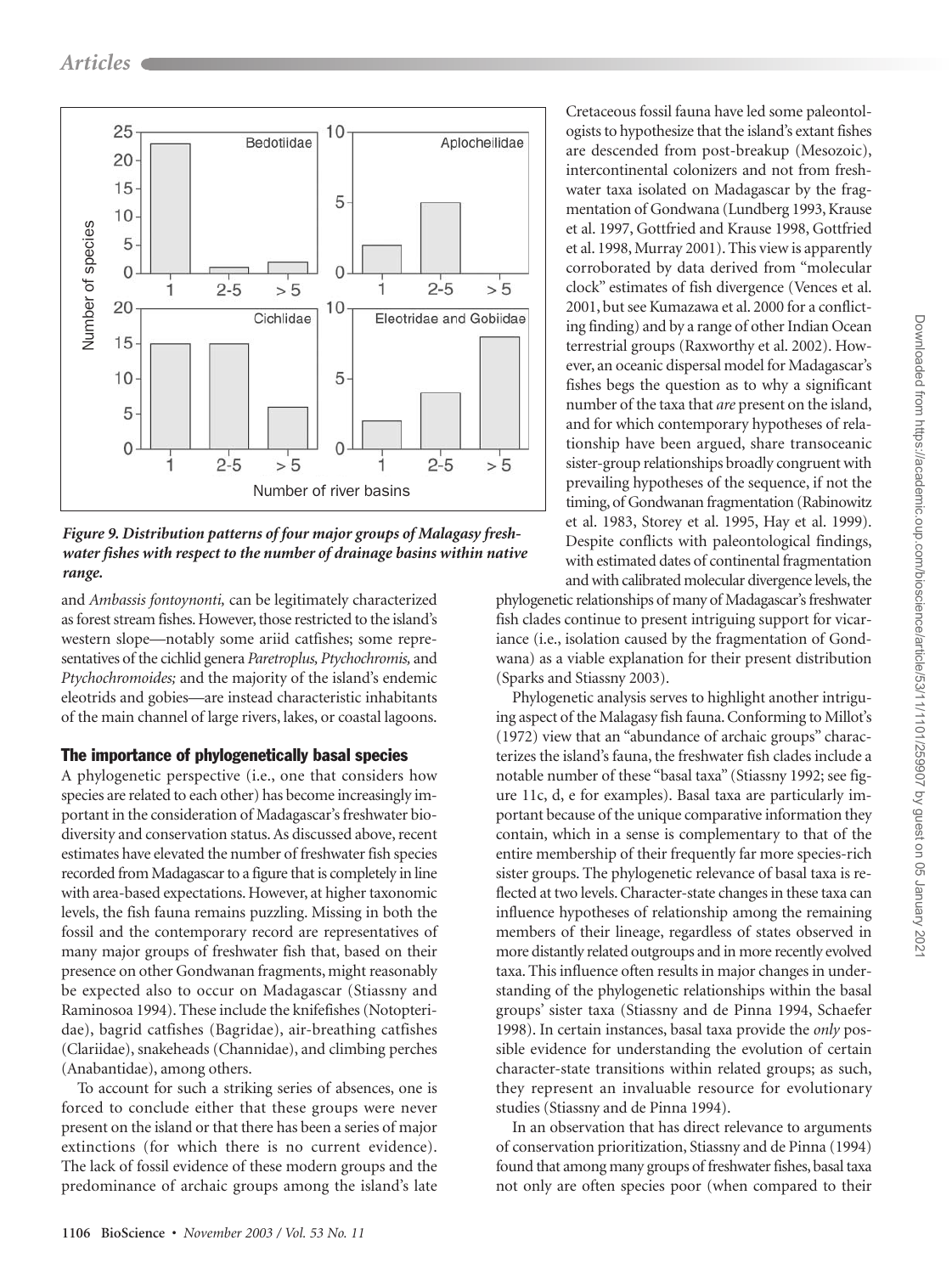# *Articles*



*Figure 10. Representation of endemic freshwater fish species in samples collected in different regions of Madagascar.*

sister groups) but also frequently have highly restricted geographical distributions (see figure 9). These factors in combination render such groups highly vulnerable to environmental degradation in a single region. The marked geographical localization (stenotypy) of many of Madagascar's endemic fishes and the presence of numerous phylogenetically basal taxa combine to strengthen arguments for broad regional conservation of this unique fauna. Related arguments for the incorporation of some measure of phylogenetic uniqueness or diversity *(sensu* Faith 1994) have recently been applied in a global hotspot context for mammalian diversity (Sechrest et al. 2002). From this perspective, Madagascar is once again revealed as an important reservoir of phylogenetic history.

#### Threats to Madagascar's freshwater biodiversity

The three principal threats to the freshwater biodiversity of Madagascar are deforestation, overfishing, and exotic species introductions. Although we review these factors separately below, it is important to bear in mind that they typically occur in combination. It is the synergistic relationships among these anthropogenic disturbances that have had such a detrimental effect, particularly on the native fishes.

**Deforestation.** Two thousand years ago, rain forest covered the eastern escarpment of Madagascar. At that time, the central highlands were a mosaic of montane rain forest, deciduous woodland, ericoid heath, and grassland. Since human colonization, the highlands have been almost completely transformed. They are now blanketed with a low-diversity assemblage of fire-resistant, mostly exotic grasses. This "pseudo-steppe" covers more than 40% of the island, burning regularly and causing greatly accelerated erosion of the underlying lateritic clay. The eastern belt of humid rain forest (0 to 1800 meters above sea level) that runs north–south along the island's steep escarpment has fared only slightly better. In the same period of time, it has been reduced to about 30% of its original extent (Green and Sussman 1990). Clearance of the eastern rain forest between 1993 and 1999 continued at a rate of 102,000 hectares, or 1.6%, per year (Dufils 2003). At this rate, all but the steepest slopes will be deforested by 2025 (Green and Sussman 1990).

Deforestation has many effects on stream and river ecosystems, including increased sediment delivery, higher insolation and water temperatures, enhanced nutrient loads, and changes in the relative availability of basal food resources. Of all these changes, increased sedimentation caused by accelerated erosion has had the most devastating effect on Madagascar's rivers, especially those draining the highly erodible lateritic soils of the central highlands. The consequences of heavy silt loads—which include a direct physiological burden on fish and other organisms that use gills

to breathe, disruption of food webs due to sedimentation of benthic communities, and loss of spawning sites (Waters 1995)—can extend many kilometers downstream of the area immediately affected by forest loss (Benstead et al. 2000). This degradation of aquatic habitats adversely affects even those organisms that are not forest stream specialists.

Even where deforestation does not cause greatly increased sediment delivery, the removal of riparian vegetation can have dramatic effects on river and stream communities. For example, in the streams that drain Ranomafana National Park's deforested peripheral zone, insect assemblages are dominated by a few cosmopolitan mayfly taxa (Ephemeroptera). In contrast, stream communities draining the primary forest within the park are characterized by species-rich, diverse communities composed primarily of the orders Trichoptera, Ephemeroptera, Plecoptera, and Diptera (Benstead et al. 2003). This difference appears to be largely due to the inability of many forest stream insects to track the shifts in food resources (i.e., terrestrial detritus versus in situ algal production) caused by deforestation and the consequent loss of canopy cover.

Finally, annual patterns of precipitation in northern and western Madagascar impose a seasonal hydrological regime upon those regions' rivers. In the north and west, the extent to which a catchment is forested determines its water storage capacity and, consequently, whether the river draining it flows all year around or disappears during the dry season. Loss of forest cover has caused a shift from persistent to intermittent flow in the streams draining the northern and eastern slopes of the Massif d'Ambre in the extreme north of the island. Larger rivers are not immune to these hydrologic changes. Topographic maps printed in the late 1960s and early 1970s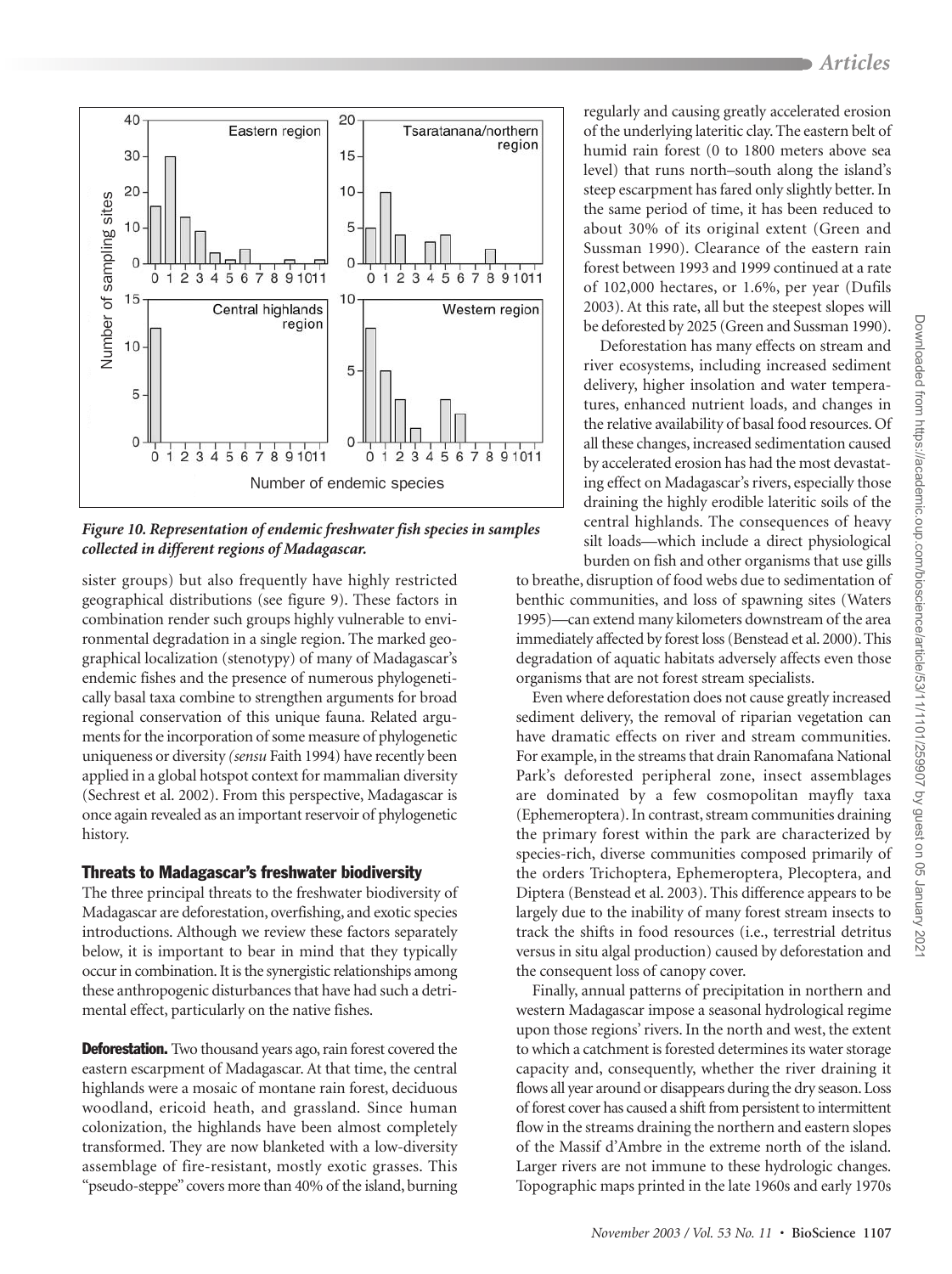

*Figure 11. Phylogenetic relationships of some Malagasy fish clades, highlighting repeated Gondwanan affinities and the concentration of basal taxa on the island: (a) aplocheiloids, (b) doradoids, (c) mugilids, (d) ehiravin clupeids, (e) melanotaenioids, and (f) cichlids. Numbers on branches indicate species composition of clades; boxed numbers indicate radiations of more than 50 species. Color-coded letters at terminals indicate Gondwanan fragments (Af, Africa; As, Southeast Asia; Au, Australasia; Co, cosmopolitan; I, Indian subcontinent; M, Madagascar; N, Neotropics; Se, Granitic Seychelles).*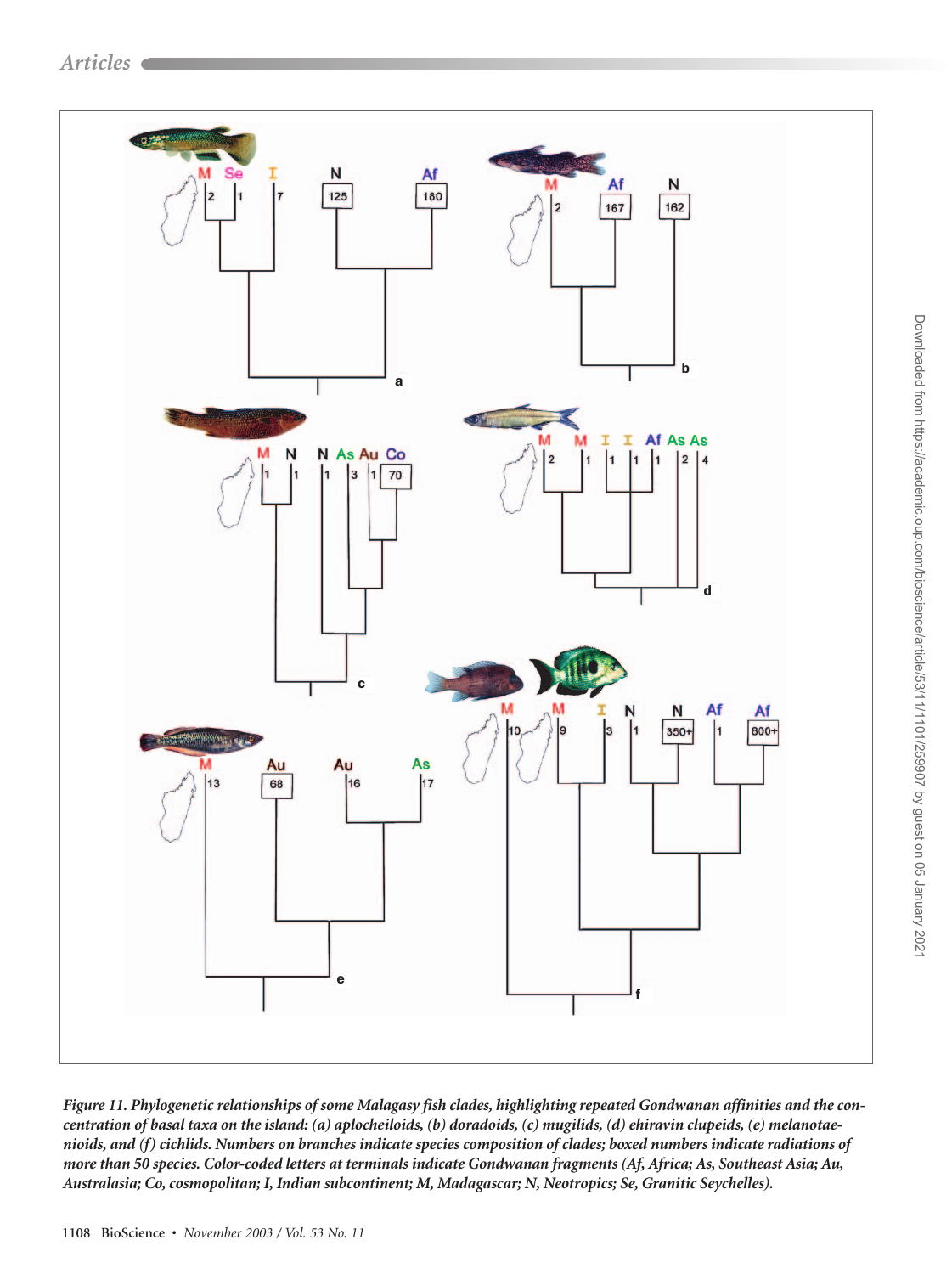depict the northeast-flowing rivers that rise in the Tsaratanana Massif as permanent bodies of water. Their upper and middle courses are now completely dry by the middle of October and remain so until the onset of the rainy season 8 to 10 weeks later, a change that, according to local residents, dates to the mid-1980s.

**Overfishing.** The impacts of fishing on Madagascar's freshwater fish fauna have largely been ignored until recently. This may reflect the fact that, with few exceptions, most of the island's endemic fishes have become too rare to support dedicated fisheries. However, this was not always the case. Native Malagasy species were once the basis of important fisheries (Grandidier 1886, Petit 1930, Kiener 1959, 1963). However, by the late 1950s, the decline of the endemic cichlid-based fisheries of Madagascar's western slope was sufficient to warrant official notice and the implementation of corrective measures, notably the introduction of several tilapia species for purposes of stock enhancement (Kiener 1963). Environmental degradation certainly contributed to the decline of some fish species in Madagascar, but the history of unregulated gill net and seine fisheries in East Africa, taken with what is known of the biology of Madagascar's native cichlids (Kiener 1963, Catala 1979, Loiselle 1996), strongly suggests that overfishing played a key role in this process. In the case of the *Ptychochromoides* species of the Onilahy and Maningory Rivers and Lake Itasy, overfishing has been specifically identified as a leading cause of their decline (Kiener 1959).

**Exotic species.** As anyone who has collected fish in Madagascar can attest, it is extremely difficult to locate a body of water, no matter how isolated, where the catch is not dominated by exotic species. It is even more difficult to find a freshwater system that is entirely free of exotic species (now restricted to a few remote regions of the island, including portions of the Masoala Peninsula; Sparks and Stiassny 2003).A walk through any local fish market confirms these observations. In addition to widespread degradation of aquatic habitats and overfishing, competition from and predation by introduced species is considered a major factor contributing to the currently disastrous state of the Malagasy freshwater fish fauna (Benstead et al. 2000). At least 24 species have been deliberately introduced into Madagascar's freshwaters, dating back to the mid-19th century (Kiener 1963, Moreau 1979, Reinthal and Stiassny 1991; see Brasher 2003 and Font 2003 for discussion of exotic species impacts on the Hawaiian Islands).

Tilapiine cichlids, introduced for aquaculture purposes decades ago, are the most ubiquitous of the exotics in terms of biomass and distribution; they also dominate the list of introductions in terms of number of species (see Reinthal and Stiassny 1991 for a list of introductions). Surprisingly (and unfortunately), the freshwaters of Madagascar are also home to introduced salmonids, centrarchids (basses and sunfish), cyprinids (goldfish and carp), poeciliids (mosquitofish, guppies, swordtails, and platies), belontiids (gouramies), anabantids (climbing perches), osphronemids (giant

gouramis), and osteoglossids (bonytongues) (Kiener 1963, Reinthal and Stiassny 1991). Throughout most of the central highlands and much of western Madagascar, native fish communities have been entirely replaced by exotics (figure 10).

Far worse for the future of Madagascar's native freshwater fishes than any of these species, however, was the introduction of the Asian snakehead *(Channa maculata)* in 1978 (Raminosoa 1987). This voracious predator has since dispersed throughout Madagascar. (A closely related species, *Channa argus,* recently made US headlines because of its accidental introduction in Maryland.) The spread of this taxon has been extremely rapid because of its tolerance of poor water quality, extreme fecundity, and efficient biparental custodial care of its eggs and fry. A suprabranchial organ used for breathing air allows the Asian snakehead to survive and disperse through water with very low oxygen content (Ishimatsu and Itazawa 1981). This predator is present in most of Madagascar's large lakes and is responsible for the rapid decline in abundance of a number of native species. Another unfortunate introduction was that of the mosquitofish *Gambusia holbrooki.* This predator of the fry of native fishes has been implicated in the decline of several taxa around the island.

#### What will the future hold?

Although the future might look bleak for Madagascar's freshwater biodiversity, recent advances offer some hope. These include new national institutions working toward environmental conservation, such as the Office National pour l'Environnement and the Association Nationale pour le Gestion des Aires Protégées, as well as the recent, impressive expansion of the island's protected areas system. However, to preserve native freshwater communities and better understand a poorly known fauna, researchers must focus on accomplishing three main objectives.

First, it is imperative to continue survey efforts directed at remote regions of the island that have not been thoroughly inventoried for freshwater biota. Priority areas for survey include the headwaters of the Tsaratanana Massif, the forested regions of the southeastern highlands, the remote forested areas of the eastern and western highlands, and the Masaola peninsula (see Benstead et al. 2000 and Sparks and Stiassny 2003 for more comprehensive lists of biologically important areas in need of survey). Numerous taxa new to science have been discovered in recent years, emphasizing the importance of continued biotic inventories.

Second, systematic and ecological studies of poorly known taxonomic groups must be undertaken. It is impossible to accurately evaluate the conservation status of any particular group if little is known about its composition, relationships, or basic biology. Recent systematic studies focusing on native freshwater fish assemblages have greatly expanded biologists' knowledge base regarding the origin, relationships, diversity, and species boundaries of the island's major freshwater fish clades, including cichlids and bedotiids. Similar work must be conducted on other freshwater taxa, such as the crayfishes, mollusks, and aquatic plants.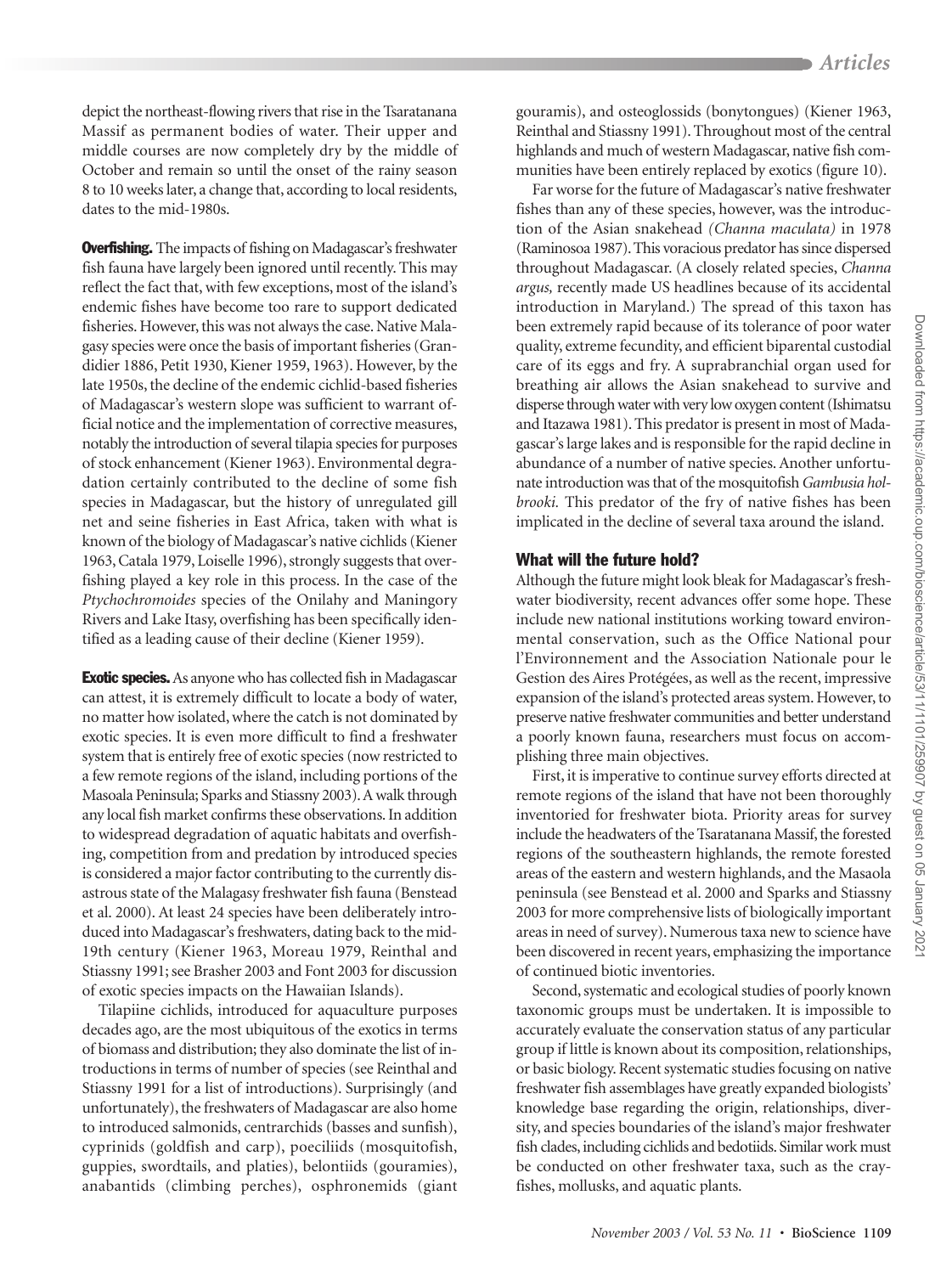Finally, and certainly of greatest importance, research must be directed at conserving freshwater resources in Madagascar. The inclusion of freshwater systems or entire watersheds within park and reserve boundaries, successfully implemented in the recent creation of the Masoala National Park (Kremen et al. 1999), must be a top conservation priority. Unfortunately, the importance of healthy aquatic systems for maintaining the integrity of entire ecosystems has rarely been discussed or fully appreciated in the past. The importance of science-driven ecosystem management in rectifying this situation cannot be overstressed. Given the dire state of Madagascar's freshwater systems, the spread of exotic predators, and the continued, widespread deforestation, it may be too late to save more than remnants of the island's freshwater fish fauna (e.g., the Masoala Peninsula, Nosy Be, and portions of the Tsaratanana region). Nevertheless, regions that still harbor intact, native freshwater communities can be identified and protected. These areas must be at the forefront of conservation efforts.

Persistence within original habitat is the optimal conservation strategy for any endangered species. Unfortunately, captive breeding now represents the only guaranteed means of saving a large proportion of Madagascar's endemic fishes from extinction (Loiselle 2003). Captive breeding efforts already undertaken by public aquariums, zoos, and individuals in North America and Europe have resulted in the establishment of managed populations of 33 Malagasy fish species. Five of these species are considered critically endangered; 19 are endangered; and one, *Paretroplus menarambo,* has not been seen in its last known habitat for 5 years and is presumed to be extinct in nature. While these efforts constitute a strong beginning, a formally recognized species survival program, identical to that already implemented by the American Association of Zoos and Aquariums for the haplochromine cichlids of Lake Victoria, should be implemented for the endemic freshwater fishes of Madagascar.

#### **Conclusions**

We have summarized the outstanding features of the freshwater biodiversity of Madagascar, emphasizing three emerging characteristics that warrant more attention from scientists and conservation managers working in the region. First, species richness is not low, as was once assumed for both the freshwater fishes and the invertebrates. Even on the basis of these taxa, Madagascar clearly deserves its status as a global hotspot for freshwater biodiversity. Future research may reveal similar patterns in other, more poorly known taxonomic groups. Second, many freshwater species are microendemic, restricted to a few river basins or even to a single river basin. Often these taxa are also limited to those streams and rivers that drain the island's remaining primary forest habitat. Finally, many of the island's freshwater fishes are basal representatives of their clades. Consequently, they are unique repositories of phylogenetic information. In the face of the ongoing threats we have reviewed here, links among microendemism, forest stream specialization, and basal phylogenetic position highlight the importance and vulnerability of Madagascar's freshwater communities and the need for immediate conservation action on their behalf.

# Acknowledgments

We would like to thank Anne Brasher and Gordon Smith for organizing the symposium "Conservation Research in Tropical Island Stream Systems: Importance of a Watershed Perspective" at the 2001 meeting of the Society for Conservation Biology in Hilo, Hawaii, and for inviting us to write this article. We are also grateful to the Association Nationale pour la Gestion des Aires Protégées and the Direction des Eaux et Forêts for facilitating our research in Madagascar. Finally, we are grateful to Jamie March, David Walters, Heidi Wilcox, and three anonymous reviewers for their comments on the manuscript.

## References cited

- Bass D. 2003. A comparison of freshwater macroinvertebrate communities on small Caribbean islands. BioScience 53: 1094–1100.
- Benstead JP, Stiassny MLJ, Loiselle PN, Riseng KJ, Raminosoa N. 2000. River conservation in Madagascar. Pages 205–231 in Boon PJ, Davies BR, Petts GE, eds. Global Perspectives on River Conservation: Science, Policy, and Practice. Chichester (United Kingdom): Wiley.
- Benstead JP, Douglas MM, Pringle CM. 2003. Relationships of stream invertebrate communities to deforestation in eastern Madagascar. Ecological Applications 13: 1473–1490.
- Brasher AMD. 2003. Impacts of human disturbances on biotic communities in Hawaiian streams. BioScience 53: 1052–1060.
- Catala R. 1979. Poissons d'eau douce de Madagascar. Revue Française d'Aquariologie 6: 125–128.
- de Rham PH. 1996. Poissons des eaux intérieures de Madagascar. Pages 423–440 in Lourenço WR, ed. Biogéographie de Madagascar. Paris: Editions ORSTOM.
- Dufils J-M. 2003. Remaining forest cover. Pages 88–96 in Goodman SM, Benstead JP, eds. The Natural History of Madagascar. Chicago: University of Chicago Press.
- Elouard J-M, Gibon F-M. 2001. Biodiversité et biotypologie des eaux continentales de Madagascar. Montpellier (France): Institut de Recherche pour le Développement.
- Faith DP. 1994. Phylogenetic diversity: A general framework for the prediction of feature diversity. Pages 251–268 in Forey PL, Humphries CJ, Vane-Wright RI, eds. Systematics and Conservation Evaluation. Oxford (United Kingdom): Clarendon Press.
- Font WF. 2003. The global spread of parasites: What do Hawaiian streams tell us? BioScience 53: 1061–1067.
- Gattolliat J-L. 2002. Two new genera of Baetidae (Ephemeroptera) from Madagascar. Aquatic Insects 24: 143–159.
- Gibon F-M, Andriambelo PZ. 1999. A regional analysis of species associations and distributions of two caddisfly families (Trichoptera: Hydropsychidae and Philopotamidae) in southeastern Madagascar. Fieldiana, Zoology (new series) 94: 97–109.
- Gottfried MD, Krause DW. 1998. First record of gars (Lepisosteidae, Actinopterygii) on Madagascar: Late Cretaceous remains from the Mahajunga basin. Journal of Vertebrate Paleontology 18: 275–279.
- Gottfried MD, Randriamiarimanana LL, Rabarison JA, Krause DW. 1998. Late Cretaceous fish from Madagascar: Implications for Gondwanan biogeography. Journal of African Earth Sciences 27 (1A): 91.
- Grandidier A. 1886. Les canaux et les lagunes de la côte orientale de Madagascar. Bulletin de la Société Géographique 1: 132–140.
- Green GM, Sussman RW. 1990. Deforestation history of the eastern rain forests of Madagascar from satellite images. Science 248: 212–215.
- Groombridge B, Jenkins M. 1998. Freshwater Biodiversity: A Preliminary Global Assessment. Cambridge (United Kingdom): World Conservation